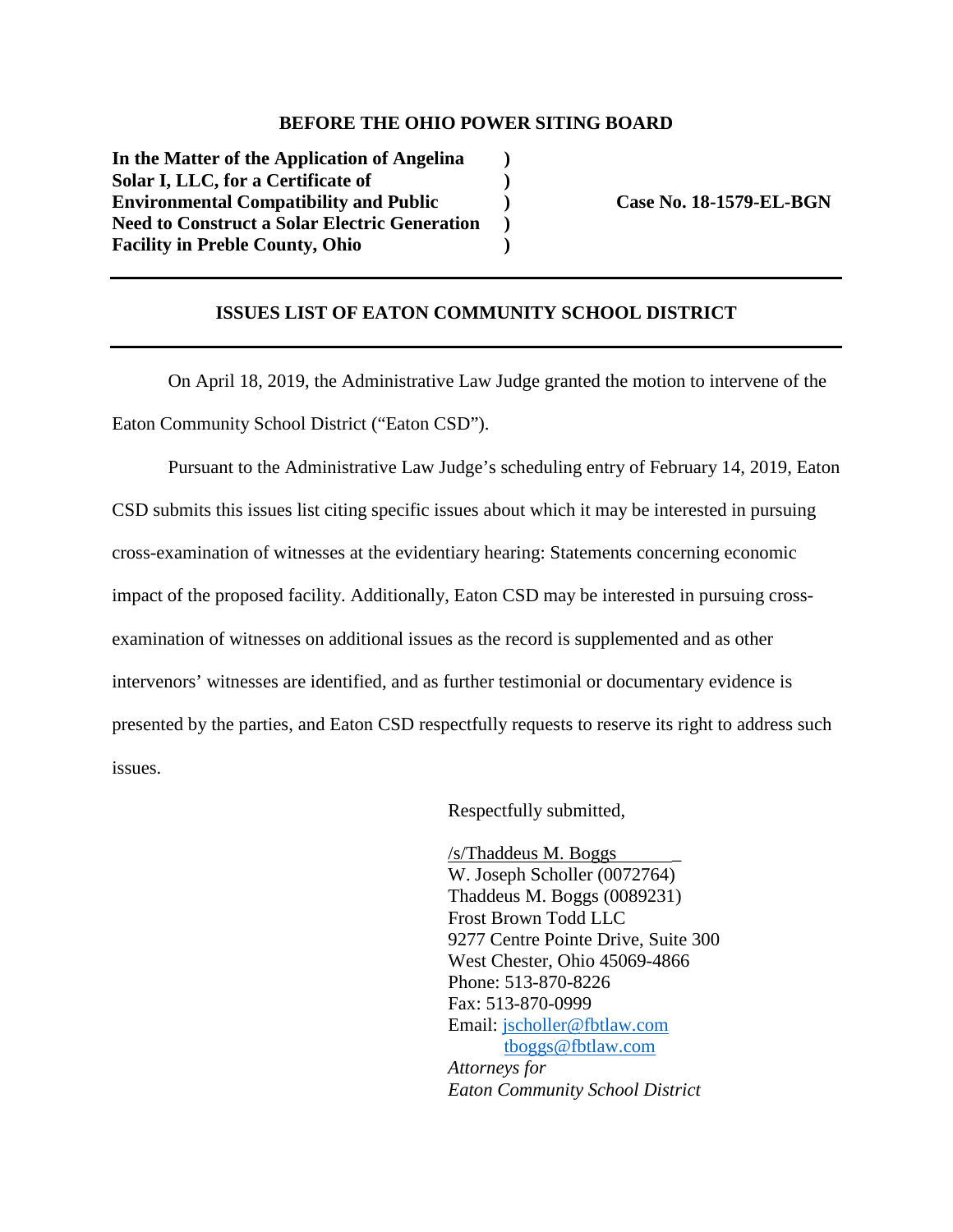## **CERTIFICATE OF SERVICE**

The undersigned hereby certifies that a true and accurate copy of the foregoing Issues List of the Eaton Community School District was served on this 24th day of April, 2019, by the OPSB's e-filing system, with courtesy copies provided by email to the persons listed below:

Michael J. Settineri – mjsettineri@vorys.com MacDonald W. Taylor - mwtaylor@vorys.com Jodi Bair – Jodi.bair@ohioattorneygeneral.com Dylan Borchers – dborchers@bricker.com Kathryn West – kwest@prebco.org Chad Endsley – cendsley@ofbf.org Leah Curtis – lcurtis@ofbf.org Amy Milam – amilam@ofbf.org Jack Van Kley – jvankley@vankleywalker.com Chris Walker – cwalker@vankleywalker.com

> /s/ Thaddeus M. Boggs Thaddeus M. Boggs (0089231)

0110165.0717983 4843-4219-3557v1